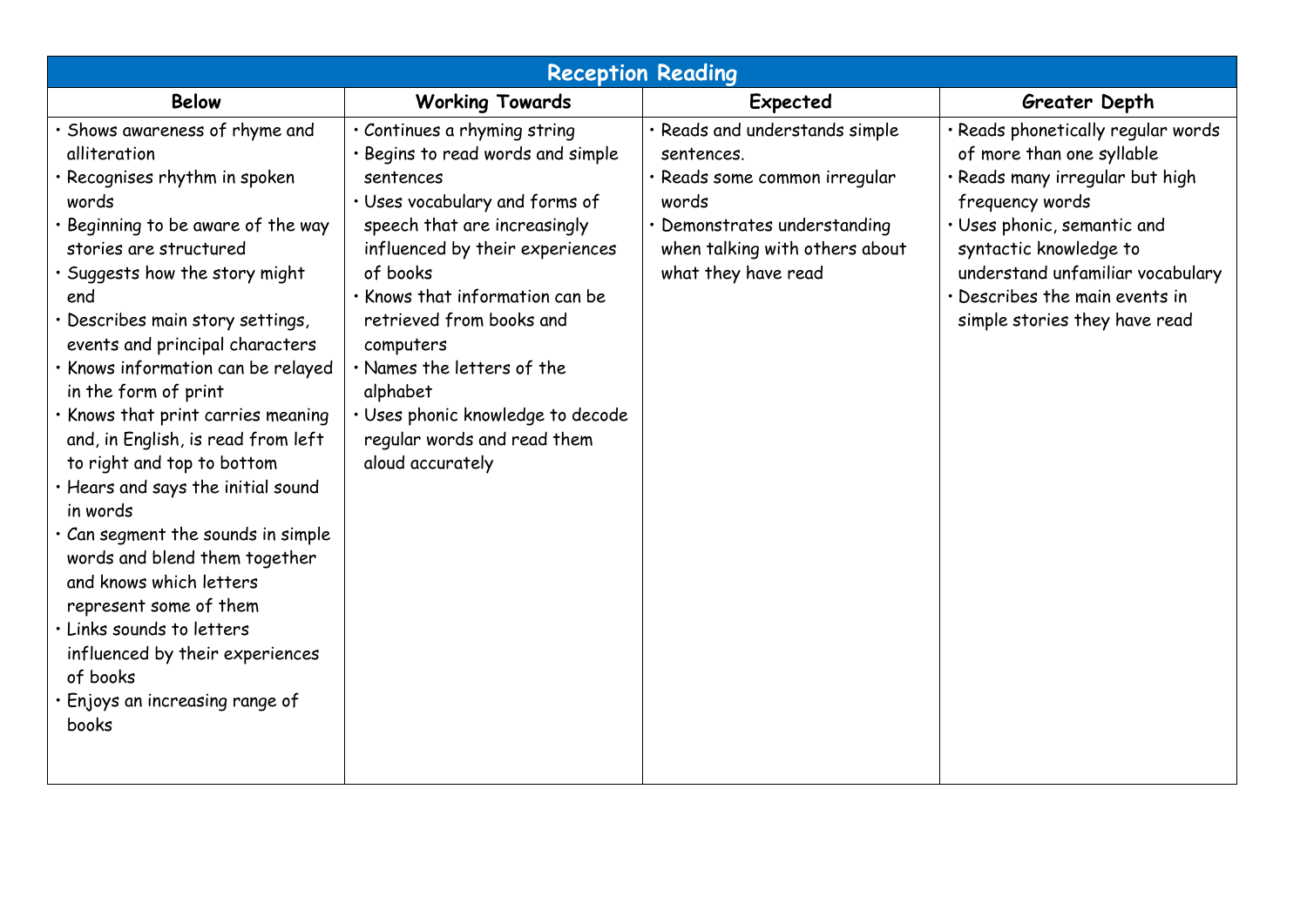| <b>Reception Writing</b>                                                                                                                                                                                                                                                                                                                                                                                                                                                                                                                                                                       |                                                                                                                                                                                                   |                                                                                                                                                                                                                                                                                  |                                                                                                                                                                                                                                                                    |  |  |  |  |
|------------------------------------------------------------------------------------------------------------------------------------------------------------------------------------------------------------------------------------------------------------------------------------------------------------------------------------------------------------------------------------------------------------------------------------------------------------------------------------------------------------------------------------------------------------------------------------------------|---------------------------------------------------------------------------------------------------------------------------------------------------------------------------------------------------|----------------------------------------------------------------------------------------------------------------------------------------------------------------------------------------------------------------------------------------------------------------------------------|--------------------------------------------------------------------------------------------------------------------------------------------------------------------------------------------------------------------------------------------------------------------|--|--|--|--|
| <b>Below</b>                                                                                                                                                                                                                                                                                                                                                                                                                                                                                                                                                                                   | <b>Working Towards</b>                                                                                                                                                                            | Expected                                                                                                                                                                                                                                                                         | Greater Depth                                                                                                                                                                                                                                                      |  |  |  |  |
| Gives meaning to marks they<br>make as they draw, write and<br>$\cdot$ paint<br>Begins to break the flow of<br>speech into words<br>· Continues a rhyming string<br>· Hears and says the initial sound<br>in words<br>Can segment the sounds in simple<br>words and blend them together<br>· Links sounds to letters, naming<br>and sounding the letters of<br>$\cdot$ the alphabet<br>· Uses some clearly identifiable<br>letters to communicate meaning,<br>representing some sounds<br>correctly and in sequence<br>$\cdot$ Writes own name and other<br>things such as labels and captions | · Attempts to write short<br>sentences in meaningful contexts<br>· Uses phonic knowledge to write<br>words in ways which match their<br>spoken sounds<br>· Writes some irregular common<br>words. | Writes simple sentences which<br>can be read by themselves and<br>others<br>· Spells some words correctly;<br>others are phonetically plausible<br>Spells phonetically regular words<br>of more than one syllable<br>Correctly spells many irregular<br>but high frequency words | · Uses key features of narrative<br>and non-narrative text types in<br>their independent writing<br>· Consistently uses capital letters,<br>full stops and finger spaces<br>correctly<br>· Occasionally uses exclamation<br>marks, question marks, ellipses<br>etc |  |  |  |  |